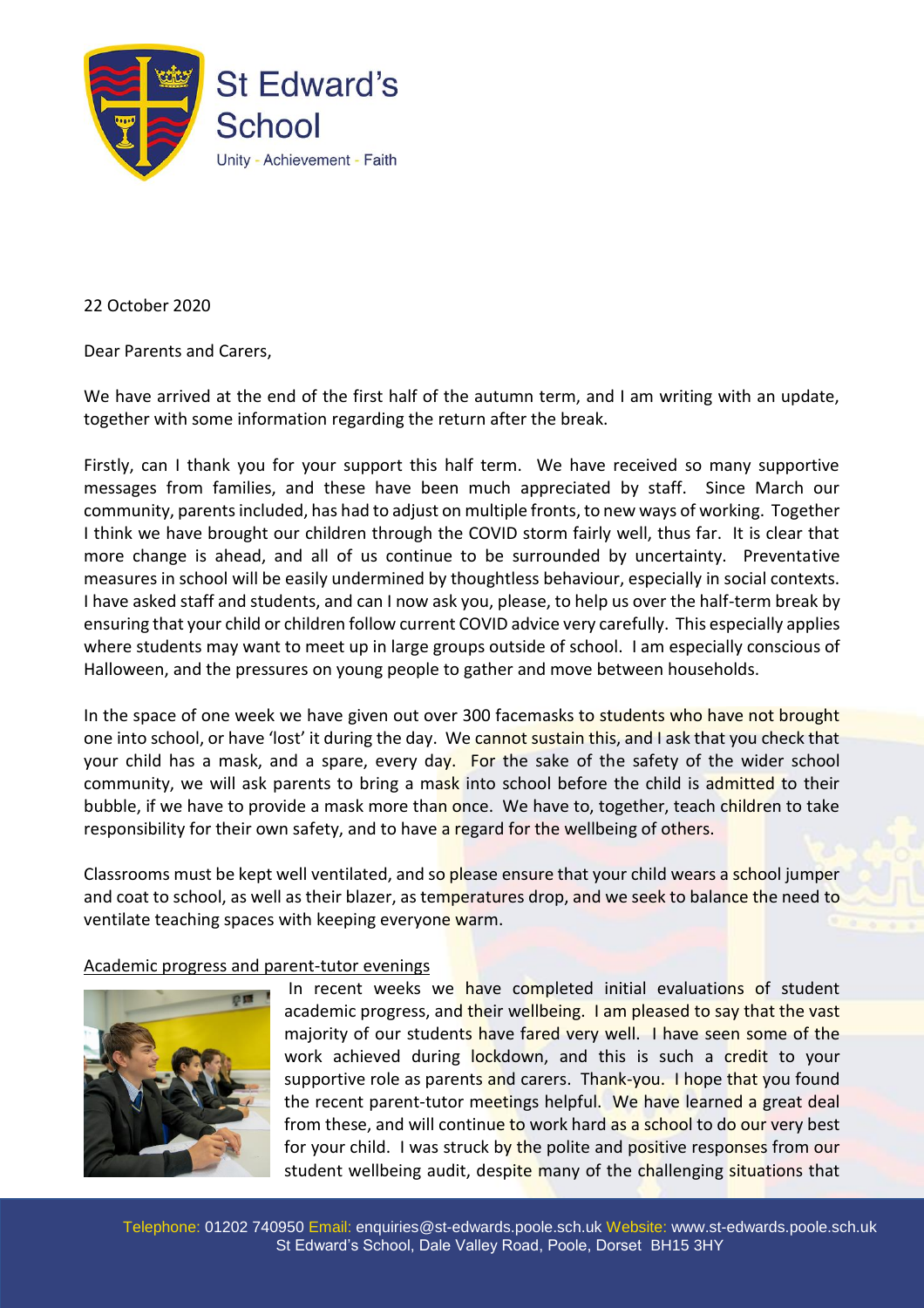so many of our young people have found themselves in. We will try and help our students to reflect on their growth in personal resilience through their experiences this year.

## Staffing update

At the end of this half term we say farewell to Estelle Kinzett, our HR Manager, who has served the school well for many years. We wish her a happy future as she begins a new life in Bath. When we return we will be welcoming Kirsty Buxton, our new manager for alternative provision and attendance strategies; Tyler Harris, Anthony Matthews and Max Hammett, who join us as TAs; Becky Sim who joins us as a Learning and Behaviour Support, Emma Acott as cover supervisor and Kathryn Tennant as RE Teacher. We also welcome Howie Cummings, who joins us as an IT technician and Sue Clarke as Sixth Form administrator. These new appointments will strengthen our work as a school, and we wish them every success in their new roles with us.

# Academic performance



You may know that St. Edward's has been in the top 10% of schools nationally for academic outcomes for the last two years now, and it is good to know that our staff continue to combine excellent teaching, with great pastoral support. It is for no small reason that there are more applications per place in St. Edward's than for any other school in Poole; and we now hold waiting lists in most year groups. Although we are operating under restrictions, we are trying hard to sustain the happy,

safe and successful school that you chose for your child.

### Remote learning preparation

Ahead there may be greater restrictions and challenges. You will have received information regarding remote learning from Mr Henry. Please let us know if any aspect of that would present problems for your child, as soon as possible; and remember that our ability to sustain provision for every year group may change at short notice. St. Edward's is one of a dwindling number of schools where, at the time of writing, there have been no outbreaks of COVID.

Finally, some new developments. From Monday 2nd November **Year 8** will leave school at 3.00pm, and Years **12 and 13** will leave at 3.20pm. This is a switch of the current arrangements. Furthermore, 6 th Form tutor time will begin at **8.40am**. This is to allow tutors a greater amount of time to support their tutees; and especially those applying for Higher Education. In the meantime, amidst the overwhelming number of positive credits being awarded to students, we are noticing some issues with home-learning completion emerging. We will be working on ways to improve our communication of home learning for parents, but could we ask that you ensure that your child allocates the correct amount of time to work set, or private study, in accordance with our homelearning policy.